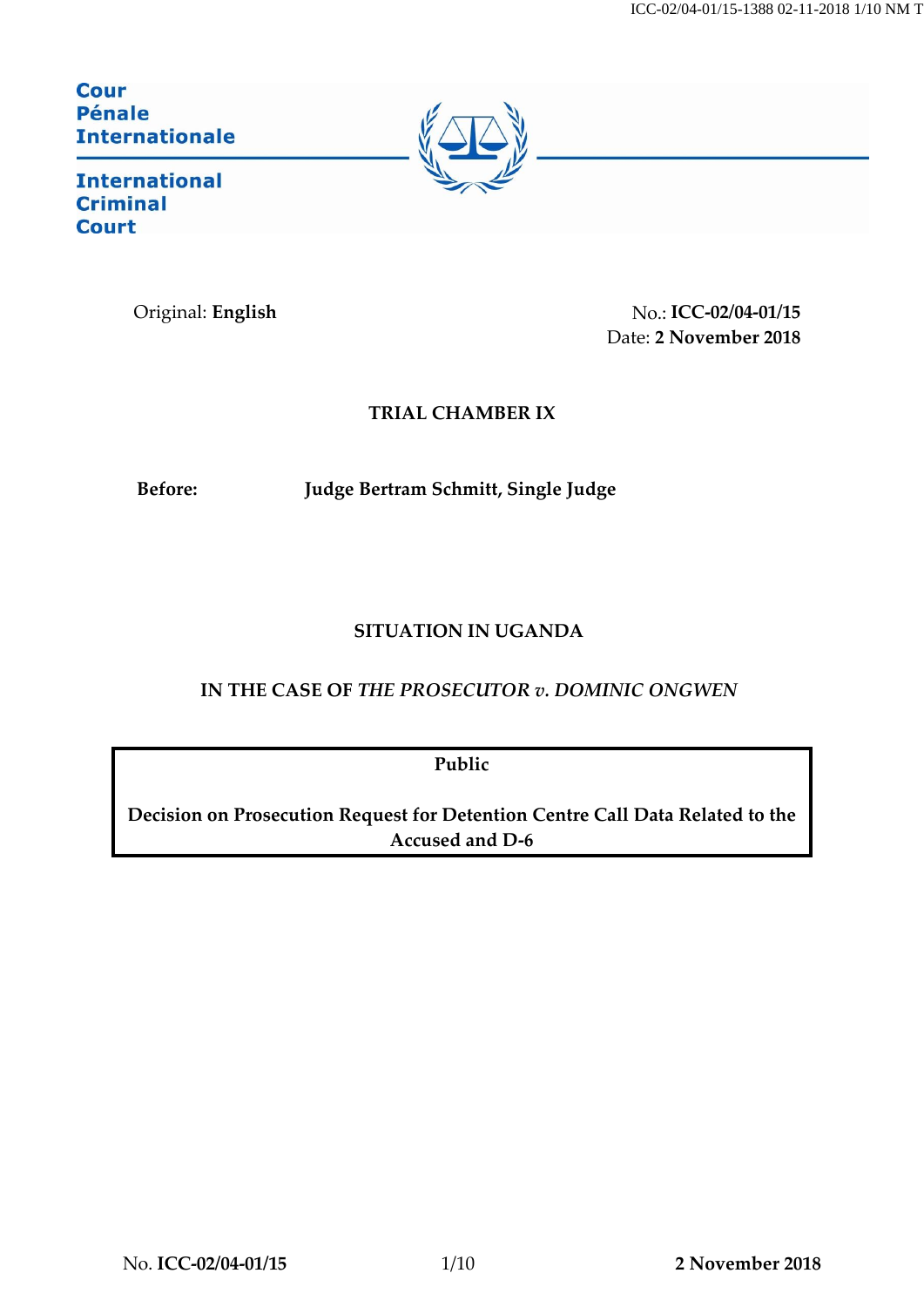**To be notified, in accordance with Regulation 31 of the** *Regulations of the Court***, to: The Office of the Prosecutor Counsel for the Defence**

| The Office of the Froscentor<br>Fatou Bensouda<br>James Stewart<br>Benjamin Gumpert                   | Counsel for the Detence<br>Krispus Ayena Odongo                 |
|-------------------------------------------------------------------------------------------------------|-----------------------------------------------------------------|
| <b>Legal Representatives of Victims</b><br>Joseph Akwenyu Manoba<br>Francisco Cox<br>Paolina Massidda | <b>Legal Representatives of Applicants</b>                      |
| <b>Unrepresented Victims</b>                                                                          | <b>Unrepresented Applicants for</b><br>Participation/Reparation |
| The Office of Public Counsel for<br><b>Victims</b>                                                    | The Office of Public Counsel for the<br>Defence                 |
| <b>States Representatives</b>                                                                         | <b>Amicus Curiae</b>                                            |
| <b>REGISTRY</b>                                                                                       |                                                                 |
| Registrar<br>Peter Lewis                                                                              | <b>Counsel Support Section</b>                                  |
| <b>Victims and Witnesses Unit</b>                                                                     | <b>Detention Section</b><br>Patrick Craig                       |
| <b>Victims Participation and Reparations</b><br><b>Section</b>                                        | <b>Others</b>                                                   |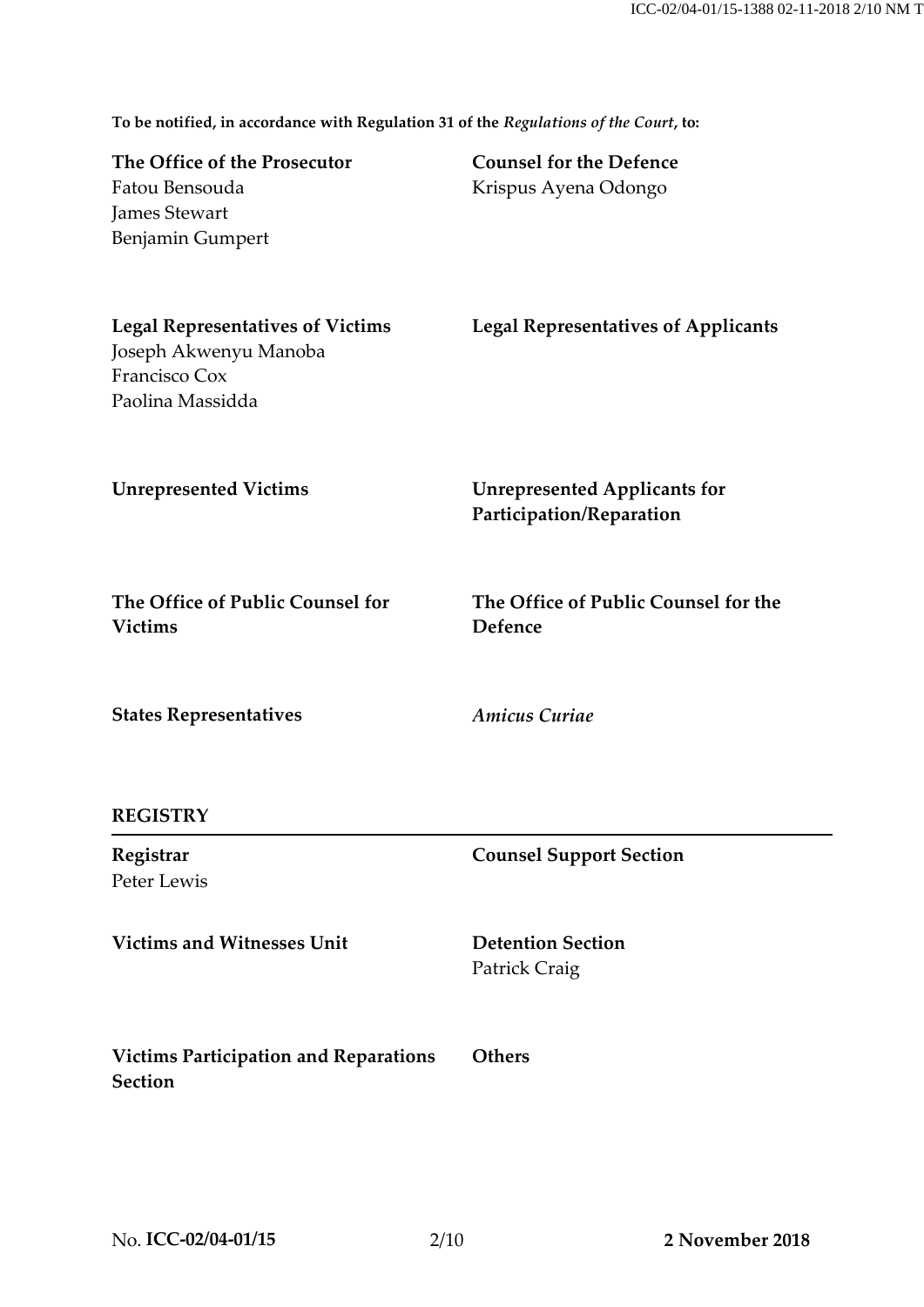**Judge Bertram Schmitt**, acting as Single Judge on behalf of Trial Chamber IX ('Single Judge' and 'Chamber', respectively) of the International Criminal Court ('ICC'), in the case of *The Prosecutor v. Dominic Ongwen*, having regard to Articles 57(3)(a), 61(11) and 64(2) and (6)(a) of the Rome Statute ('Statute') and Regulation 23 *bis* of the Regulations of the Court ('Regulations'), issues the following 'Decision on Prosecution Request for Detention Centre Call Data Related to the Accused and D-6'.

## **I. Procedural history and relief sought**

- 1. On 26 October 2018, the Office of the Prosecutor ('Prosecution') filed a submission ('Request') requesting that the Chamber:
	- a. order the ICC Detention Centre to file into the record of the case a report relating to communications between witness D-6 and Dominic Ongwen, containing the following data: (i) the date and time of each communication between these two persons from the accused's arrival to the ICC Detention Centre until now; (ii) the duration of each such communication and (iii) whether the contact was initiated by Dominic Ongwen or D-6 ('Call Data').
	- b. order that the accused should not be allowed to communicate with D-6 until the conclusion of her testimony.<sup>1</sup>
- 2. On 31 October 2018,<sup>2</sup> the defence for Mr Ongwen ('Defence') filed a response opposing the Request in full ('Response').<sup>3</sup>

## <span id="page-2-0"></span>**II. Applicable law**

3. At the outset, the Single Judge considers the Prosecution's reliance on Regulation 92(3) of the Regulations to be misplaced in this context. Recordings, logs and other material derived from non-privileged calls are generally not part of the detention record within the meaning of Regulation 92 of the

<sup>&</sup>lt;sup>1</sup> Prosecution's Urgent Request for Call Data on Communications between the Accused and Defence Witness D-0006, ICC-02/04-01/15-1383-Conf.

 $2$  The response deadline was shortened to this date. Email from the Chamber, 26 October 2018 at 14:32.

<sup>&</sup>lt;sup>3</sup> Defence Response to the Prosecution's Request for Call Data Records and the Cessation of Phone Privileges to D-0006, ICC-02/04-01/15-1387-Conf.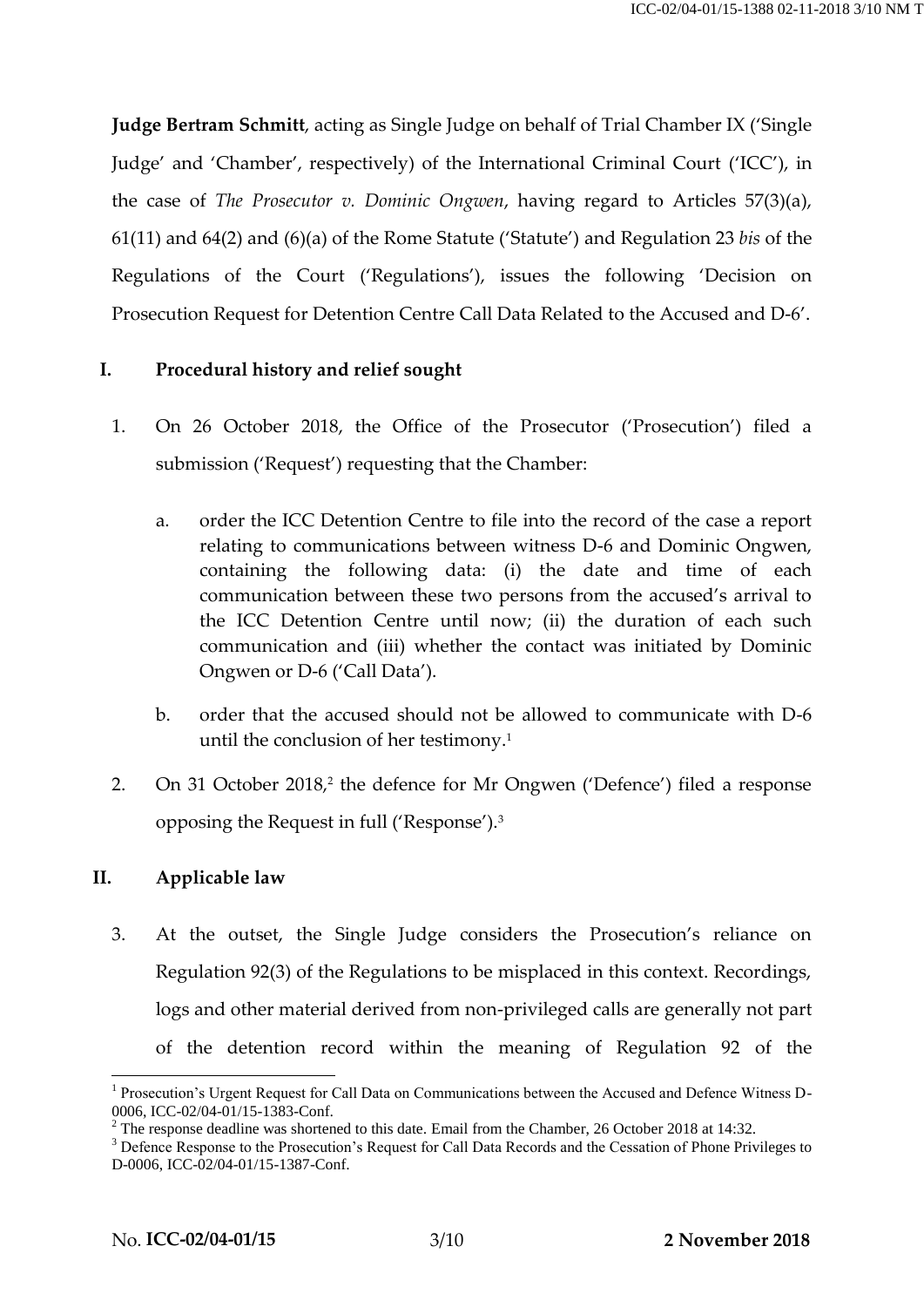Regulations. 4 In this regard, the Single Judge notes that D-6 was not one of the persons concerned in the conduct leading to Mr Ongwen's contact restrictions under Regulation 101 of the Regulations.<sup>5</sup> Such a request to access Detention Centre call data rather falls under Article  $57(3)(a)$  of the Statute,<sup>6</sup> applied at trial by virtue of Article 64(6)(a) of the Statute, <sup>7</sup> and interpreted through the lens of the accused's right to privacy.<sup>8</sup>

4. The following further considerations guide the Single Judge's assessment of this matter.

<sup>4</sup> Trial Chamber VII, *The Prosecutor v. Jean-Pierre Bemba Gombo et al.*, Decision on Bemba and Arido Defence Requests to Declare Certain Materials Inadmissible, 30 October 2015, ICC-01/05-01/13-1432, para. 13; Pre-Trial Chamber II, *Situation in the Central African Republic*, Decision on the Prosecutor's "Request for judicial assistance to obtain evidence for investigation under Article 70", 8 May 2013, ICC-01/05-46 (reclassified 3 February 2014), para. 9.

<sup>5</sup> Decision concerning the restriction of communications of Dominic Ongwen, 3 August 2015, ICC-02/04-01/15- 283 (reclassified as public on 29 September 2015). *See also* Appeals Chamber, *The Prosecutor v. Germain Katanga and Mathieu Ngudjolo Chui*, Judgment on the Appeal of the Prosecutor against the "Decision on Request 1200 of the Prosecutor for Prohibition and Restrictive Measures Against Mathieu Ngudjolo with Respect to Contacts Both Outside and Inside the Detention Centre", 9 December 2009, ICC-01/04-01/07-1718, OA 9 (reclassified 4 February 2015), paras 40-41, 49-50; Appeals Chamber, *The Prosecutor v. Mathieu Ngudjolo Chui*, Judgment on the Prosecutor's appeal against the decision of Trial Chamber II entitled "Judgment pursuant to article 74 of the Statute", 7 April 2015, ICC-01/04-02/12-271-Corr, A (with three annexes), para. 267; Trial Chamber II, *The Prosecutor v. Germain Katanga and Mathieu Ngudjolo Chui*, Decision further to the Appeals Chamber judgment of 9 December 2009 and responding to request 1959-Conf-Exp of the Office of the Prosecutor, 10 June 2010, ICC-01/04-01/07-2187-tENG-Red (public translation notified 13 February 2015), paras 40-44 (information founding orders to restrict contacts is considered part of the detention record, noting Regulation 189(c) of the Regulations of the Registry).

<sup>6</sup> Appeals Chamber, *The Prosecutor v. Jean-Pierre Bemba Gombo et al*., Public Redacted Judgment on the appeals of Mr Jean-Pierre Bemba Gombo, Mr Aimé Kilolo Musamba, Mr Jean-Jacques Mangenda Kabongo, Mr Fidèle Babala Wandu and Mr Narcisse Arido against the decision of Trial Chamber VII entitled "Judgment pursuant to Article 74 of the Statute", 8 March 2018, ICC-01/05-01/13-2275-Red, A-A5 (*Bemba et al.* AJ) (with three annexes), paras 378-82 (a finding made in the context of transmitting call recordings to the Prosecution). Article 57(3)(a) provides that the Pre-Trial Chamber may '[a]t the request of the Prosecutor, issue such orders and warrants as may be required for the purposes of an investigation'.

<sup>&</sup>lt;sup>7</sup> Article 64(6)(a) provides that a Trial Chamber may, as necessary, '[e]xercise any functions of the Pre-Trial Chamber referred to in article 61, paragraph 11'. Article 61(11) of the Statute in turn provides that: 'Once the charges have been confirmed in accordance with this article, the Presidency shall constitute a Trial Chamber which, subject to paragraph 9 and to article 64, paragraph 4, shall be responsible for the conduct of subsequent proceedings and may exercise any function of the Pre-Trial Chamber that is relevant and capable of application in those proceedings'.

<sup>8</sup> Article 21(3) of the Statute. *See also* European Convention on Human Rights, 4 November 1950, art. 8(1) ('[e]veryone has the right to respect for his private and family life, his home and his correspondence'); American Convention on Human Rights, 22 November 1969, art. 11(2) ('[n]o one may be the object of arbitrary or abusive interference with his private life, his family, his home, or his correspondence […]'); International Covenant on Civil and Political Rights*,* 16 December 1966, United Nations Treaty Series 14668, art. 17 ('[n]o one shall be subjected to arbitrary or unlawful interference with his privacy, family, home or correspondence  $[\ldots]$ ').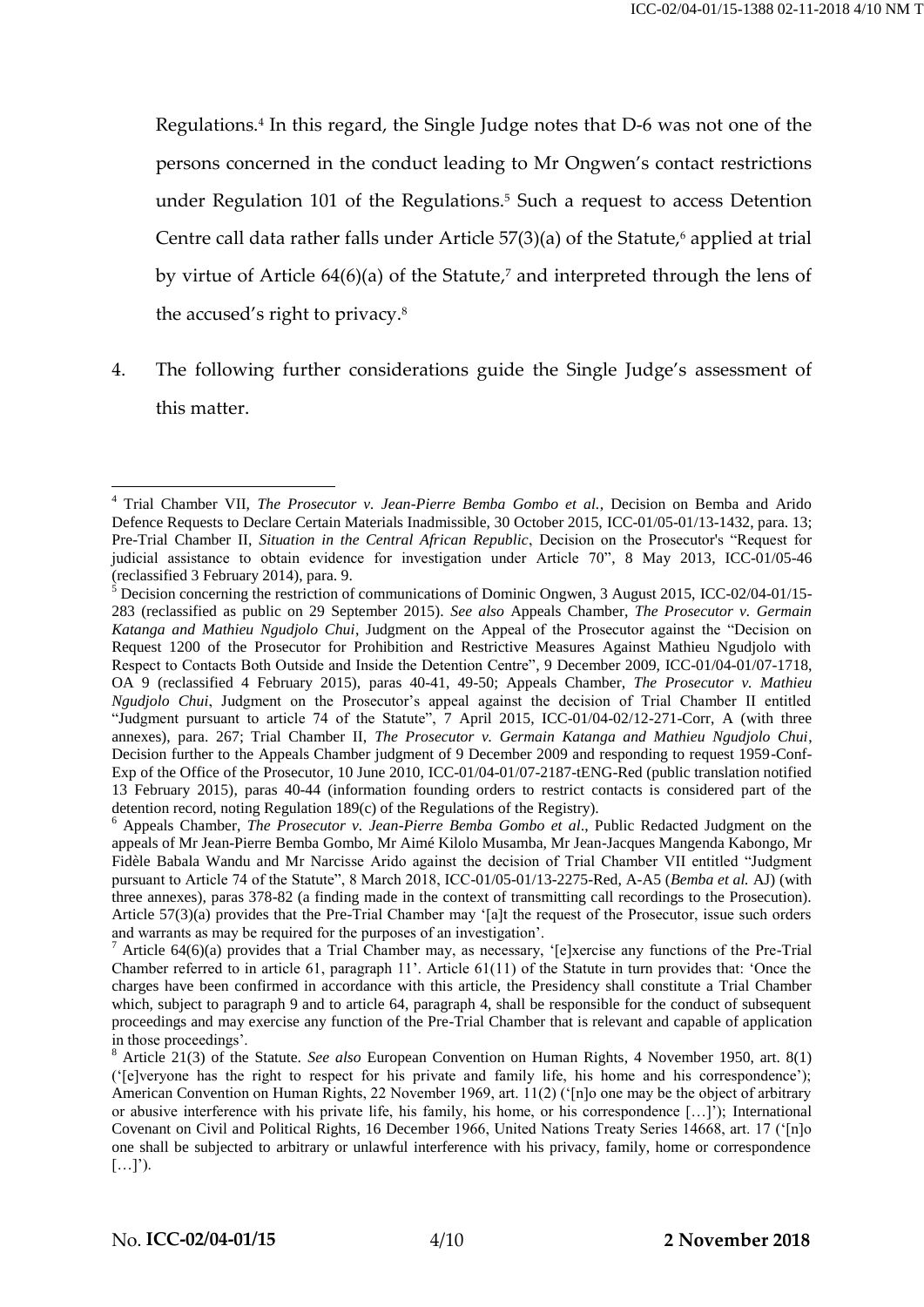- <span id="page-4-0"></span>5. Detained persons benefit from the internationally recognised human right to privacy, though certain limitations necessarily result from the fact that the person concerned is in detention.<sup>9</sup> Orders interfering with the right to privacy must be made in accordance with the law.<sup>10</sup> Further, in deciding whether an interference with privacy is necessary, the interference must be proportionate to the legitimate aims pursued.<sup>11</sup>
- 6. In the ordinary routine of the Detention Centre, a log is maintained of all telephone calls which contains, amongst other information, the caller, the time, date and duration of the call.<sup>12</sup> Detention Centre phone calls are also recorded (subject to certain exceptions), <sup>13</sup> but the present Request does not concern the contents of any such calls.
- 7. Transmission of Detention Centre call data to the Prosecution entails an additional intrusion into the accused's privacy, as it expands the scope of individuals with access to this material beyond what is provided for in the regular detention regime.<sup>14</sup> But chambers are vested with the discretion to transmit such information to the Prosecution, including for the purposes of the Prosecution's exercise of its authority to 'establish the truth' within the meaning of Article 54(1) of the Statute and with a view to potentially introducing such recordings as evidence in an ongoing trial.<sup>15</sup>

<sup>9</sup> *Bemba et al.* AJ, ICC-01/05-01/13-2275-Red, para. 372, *with reference to* United Nations Office of the High Commissioner for Human Rights, "Basic Principles for the Treatment of Prisoners", adopted and proclaimed by UNGA resolution 45/111 of 14 December 1990, A/45/756, art. 5.

<sup>&</sup>lt;sup>10</sup> *Bemba et al.* AJ, ICC-01/05-01/13-2275-Red, para. 285; European Court of Human Rights (Grand Chamber), *Khoroshenko v. Russia,* 30 June 2015, 41418/04 ('*Khoroshenko*'), para. 110 (with further references therein). *See also* Human Rights Committee, General Comment 16, 28 September 1988, paras 3, 8 and 10; Inter-American Court of Human Rights, *Case of Tristân Donoso v. Panamá,* Judgment, 27 January 2009, paras 55-57. <sup>11</sup> *Bemba et al.* AJ, ICC-01/05-01/13-2275-Red, para. 331; ECtHR, *Khoroshenko*, 41418/04, para. 118 (with further references therein).

 $12$  Regulation 173(1) of the Regulations of the Registry.

<sup>&</sup>lt;sup>13</sup> *See* Regulations 174(1)-(2) of the Regulations of the Registry.

<sup>14</sup> *See Bemba et al.* AJ, ICC-01/05-01/13-2275-Red, para. 377.

<sup>15</sup> *Bemba et al.* AJ, ICC-01/05-01/13-2275-Red, para. 380.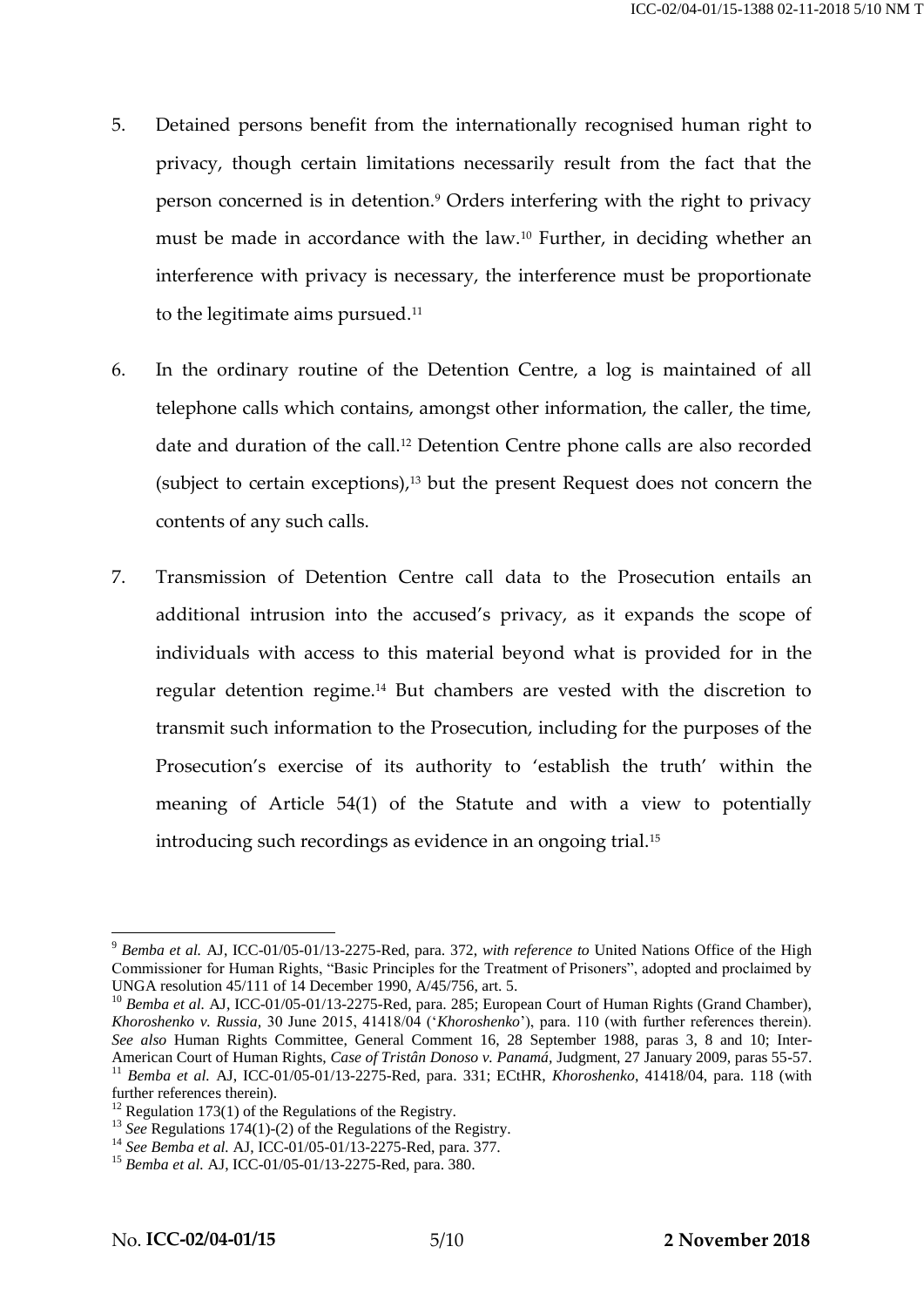## **III. Analysis and conclusions**

- 8. Preliminarily, the Single Judge agrees with the Defence that the Prosecution did not seek its relief in a timely way.<sup>16</sup> The Single Judge does not consider that this affects whether there is a sufficient factual basis for the relief sought or call into question the Prosecution's motives for seeking the requested call data. <sup>17</sup> But this delay did create an unnecessary degree of urgency. The Prosecution is expected to exercise more diligence when seeking such information, so as to avoid litigation on materials sought to be used with an imminently appearing witness.
- 9. Additionally, the Defence asks that all filings related to this matter must be kept confidential as D-6 has been granted protective measures.<sup>18</sup> So long as D-6's identifying information is withheld from the public, the Single Judge does not consider that D-6's protective measures justify keeping all aspects of this litigation confidential. The present decision is issued publicly, and the Single Judge directs the parties to prepare public versions of their filings.

### **A. Call Data**

10. The Single Judge will now evaluate whether there is a sufficient basis for the first part of the relief sought, namely the requested Call Data. The Single Judge conducts this assessment in light of the criteria derived from human rights jurisprudence,<sup>19</sup> looking at whether the requested interference with Mr Ongwen's privacy is: (i) in accordance with the law; (ii) necessary and (iii) proportionate.

<sup>&</sup>lt;u>.</u> <sup>16</sup> Response, ICC-02/04-01/15-1387-Conf, paras 16-19.

<sup>17</sup> *Contra* Response, ICC-02/04-01/15-1387-Conf, paras 2(c), 13-20.

<sup>18</sup> Response, ICC-02/04-01/15-1387-Conf, para. 4.

<sup>&</sup>lt;sup>19</sup> Paragraph [5](#page-4-0) above.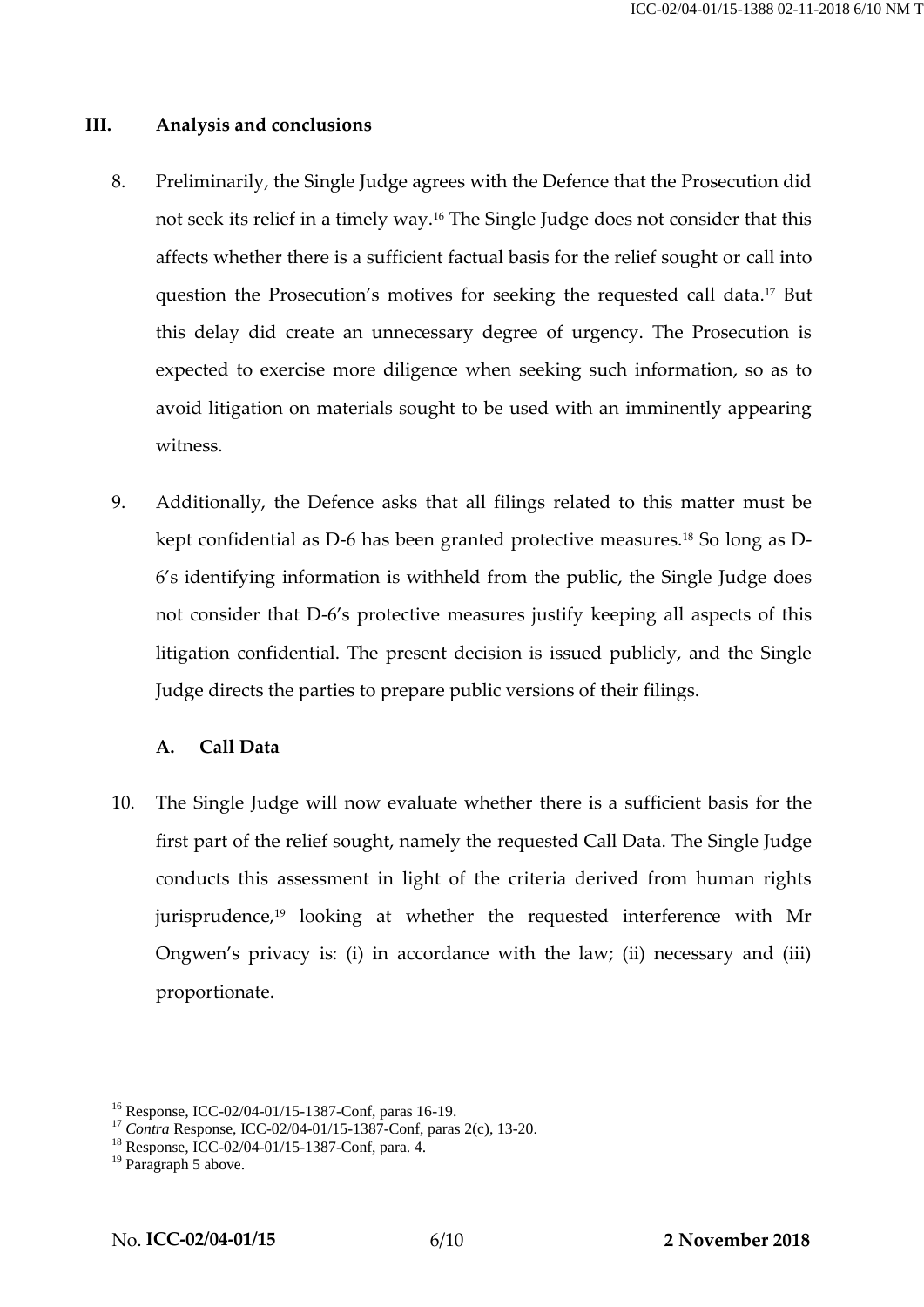- 11. As for whether the requested interference with Mr Ongwen's privacy rights is 'in accordance with the law', the Single Judge considers that the legal considerations set out in Section [II](#page-2-0) above confirm that there is a sufficient legal basis for the Request.
- <span id="page-6-0"></span>12. As to the necessity of the Call Data, it is noted that D-6 is going to testify in the near future and has been included on the accused's list of Detention Centre contacts for some time. <sup>20</sup> The Prosecution submits that the information sought is relevant to its examination of D-6 in order to investigate and explore 'issues such as the nature of D-0006's relationship with the Accused, the extent of communication between D-0006 and the Accused since his arrival to the ICC Detention Unit and D-0006's motivations to testify'. <sup>21</sup> The Prosecution cites a second report prepared by Defence mental health experts which contains information - not included in their first report on the same topic - suggesting that the accused may have recently discussed events involving D-6 with Defence expert witnesses.<sup>22</sup>
- 13. The Single Judge is satisfied that these reasons constitute a sufficient showing of necessity for the requested Call Data. In particular, the fact that a second report from Defence mental health experts reflects new information highly specific to D-6 suggests that this person and the accused may have discussed aspects of this case. <sup>23</sup> In order for the Prosecution to consequently ask questions on the nature and extent of D-6's Detention Centre contacts with the accused, it is understandable that some extrinsic information would be needed in order to meaningfully assess the credibility of the answers received.

<sup>&</sup>lt;sup>20</sup> Annex to the Registry's transmission in the record of the case following the Order in document ICC-02/04-01/15-254, 26 June 2015, ICC-02/04-01/15-257-Conf-Exp-Anx.

<sup>21</sup> Request, ICC-02/04-01/15-1383-Conf, para. 6.

<sup>22</sup> Request, ICC-02/04-01/15-1383-Conf, para. 7.

<sup>23</sup> *Compare* First Report, UGA-D26-0015-0004, *with* Second Report, UGA-D26-0015-0948, 0960.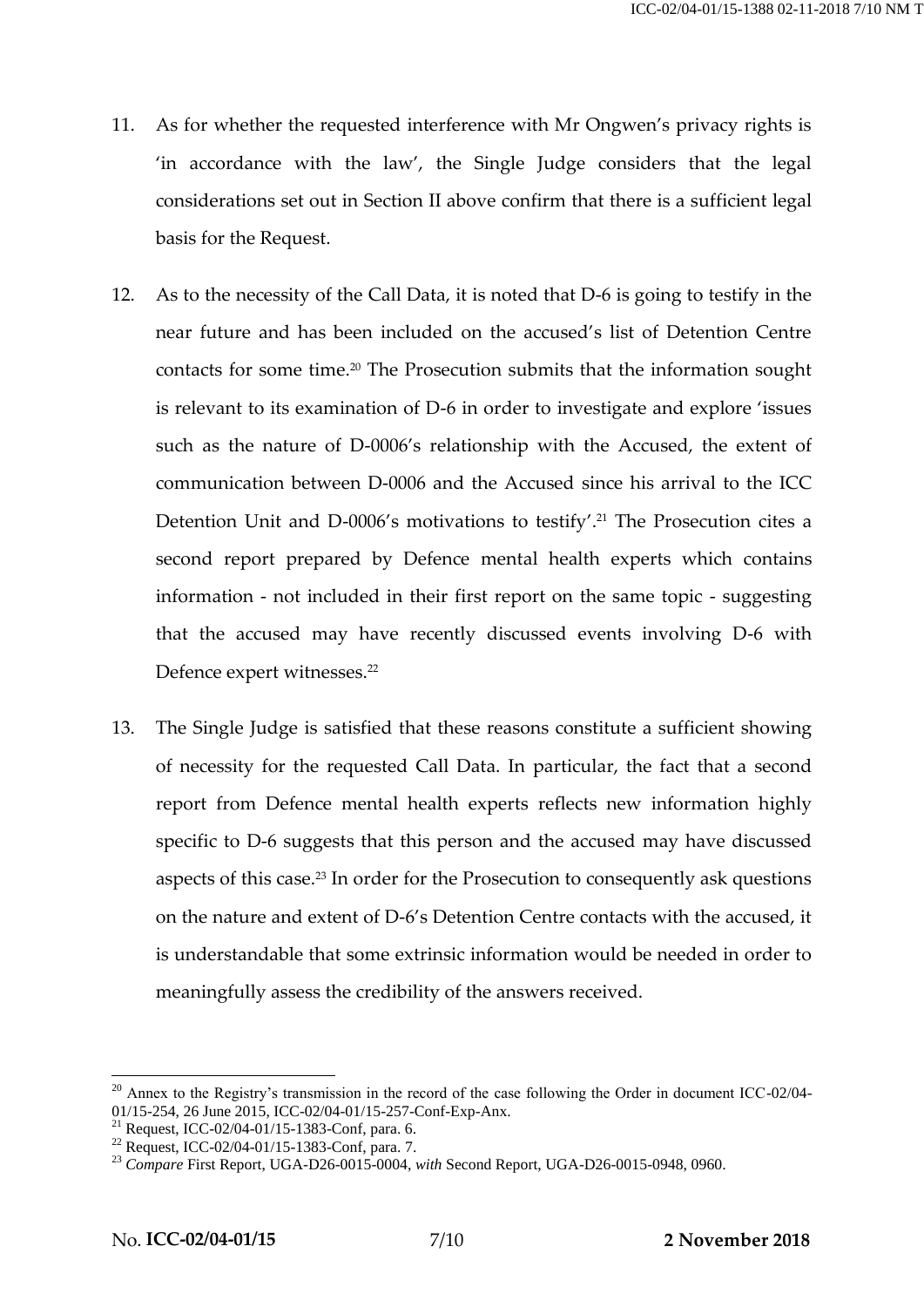- 14. The Single Judge considers that the Prosecution has a justifiable interest in exploring such matters with D-6 on an informed basis.<sup>24</sup> In this regard, the fact that the Registry has not raised any concerns to date about the accused's contacts with D-6 is immaterial<sup>25</sup> – the determination at issue is for the Single Judge to make independently on the basis of the information before the Chamber. This said, the Single Judge emphasises that no information to date confirms that anything inappropriate has happened during the accused's telephone contacts with D-6.
- 15. As for the proportionality of the requested measure, the Single Judge considers the Prosecution's relief sought to be sufficiently proportionate. The Prosecution only seeks information from the Detention Centre between the accused and a single Defence witness. The Call Data requested is prepared in the ordinary course of the operation of the Detention Centre. Significantly, the Prosecution is only requesting data related to telephone calls and not their recorded contents.
- 16. The Single Judge notes the Defence's argument that the extra information in the expert report does not justify transmitting nearly four years of call data between the accused and D-6.<sup>26</sup> However, this argument does not adequately describe the Prosecution's stated purpose for seeking the Call Data. The expert report may be the reason why the Prosecution became interested in the accused's Detention Centre contacts with D-6, but the Prosecution makes it clear that its primary interest is to explore the nature and extent of these contacts. <sup>27</sup> Inquiries on this point necessarily implicate the entirety of D-6's Detention Centre contacts with the accused, meaning that the Request cannot be more narrowly tailored than it currently is without defeating the stated goal.

<sup>&</sup>lt;sup>24</sup> *Contra* Response, ICC-02/04-01/15-1387-Conf, paras 21-24 (arguing that Prosecution questioning alone is sufficient).

<sup>25</sup> *Contra* Response, ICC-02/04-01/15-1387-Conf, paras 8-12.

<sup>26</sup> Response, ICC-02/04-01/15-1387-Conf, paras 5-7.

<sup>27</sup> *See* paragraph [12](#page-6-0) above.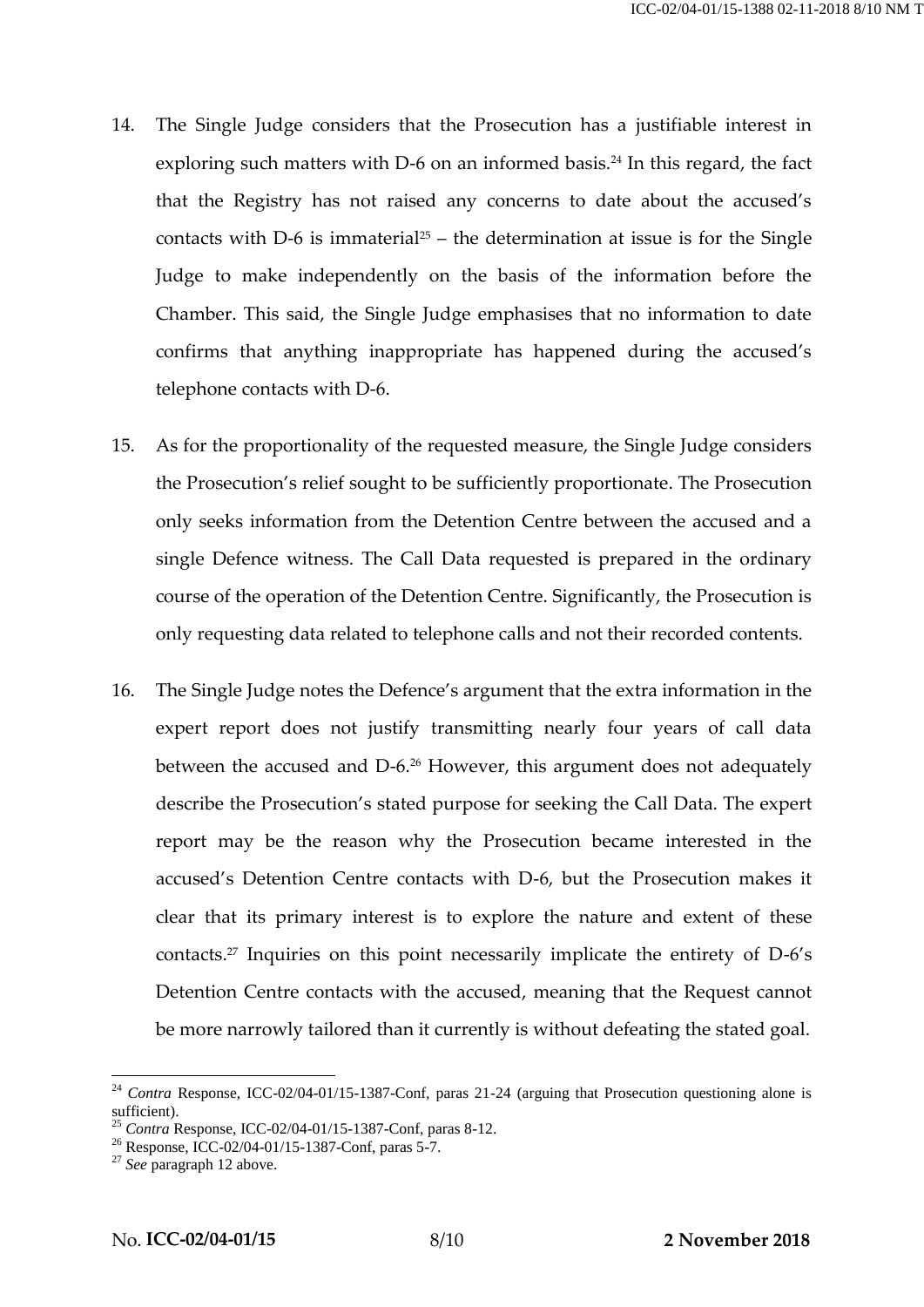17. For these reasons, the Single Judge is satisfied that there is a sufficient legal and factual basis for transmitting the Call Data. The Single Judge grants the first part of the relief sought,<sup>28</sup> and will ensure that the Prosecution's subsequent use of the Call Data will be in full conformity with the fair and expeditious conduct of the proceedings.<sup>29</sup>

### **B. Prohibition on contact with D-6**

- 18. The second part of the relief sought is for an order that 'that the accused should not be allowed to communicate with D-6 until the conclusion of her testimony'. Pursuant to the witness familiarisation framework in this case, the Defence – and, correspondingly, the accused – are already not allowed to speak with D-6 within one month of her testimony unless doing so is strictly necessary.<sup>30</sup> Once D-6 starts the familiarisation process shortly prior to testifying, she cannot be contacted by the calling party until her testimony finishes.<sup>31</sup> Noting that D-6 is scheduled to testify later this month, the Single Judge considers that these preexisting and extensive limitations on contact with D-6 sufficiently capture the relief sought by the Prosecution.
- 19. The Single Judge thus considers that there is no apparent need to alter Mr Ongwen's existing contact restrictions, <sup>32</sup> and dimisses this part of the relief sought.

 $28$  In relation to the third part of the relief sought (information on whether contacts were initiated by Dominic Ongwen or D-6), the Defence submission is noted that the Detention Centre does not connect incoming phone calls to Mr Ongwen. Response, ICC-02/04-01/15-1387-Conf, para. 21, n. 19.

 $29$  Article 64(2) of the Statute.

<sup>&</sup>lt;sup>30</sup> Decision on Request for Clarification on Familiarisation Protocol, 2 May 2017, ICC-02/04-01/15-876-Anx1, page 2 (filed in case record 15 June 2017); Decision on Protocols to be Adopted at Trial, 22 July 2016, ICC-02/04-01/15-504 (with two annexes).

<sup>&</sup>lt;sup>31</sup> Annex 1 to the Decision on Protocols to be Adopted at Trial, 22 July 2016, ICC-02/04-01/15-504-Anx1, paras 26, 101.

<sup>32</sup> *See* Response, ICC-02/04-01/15-1387-Conf, paras 13-20.